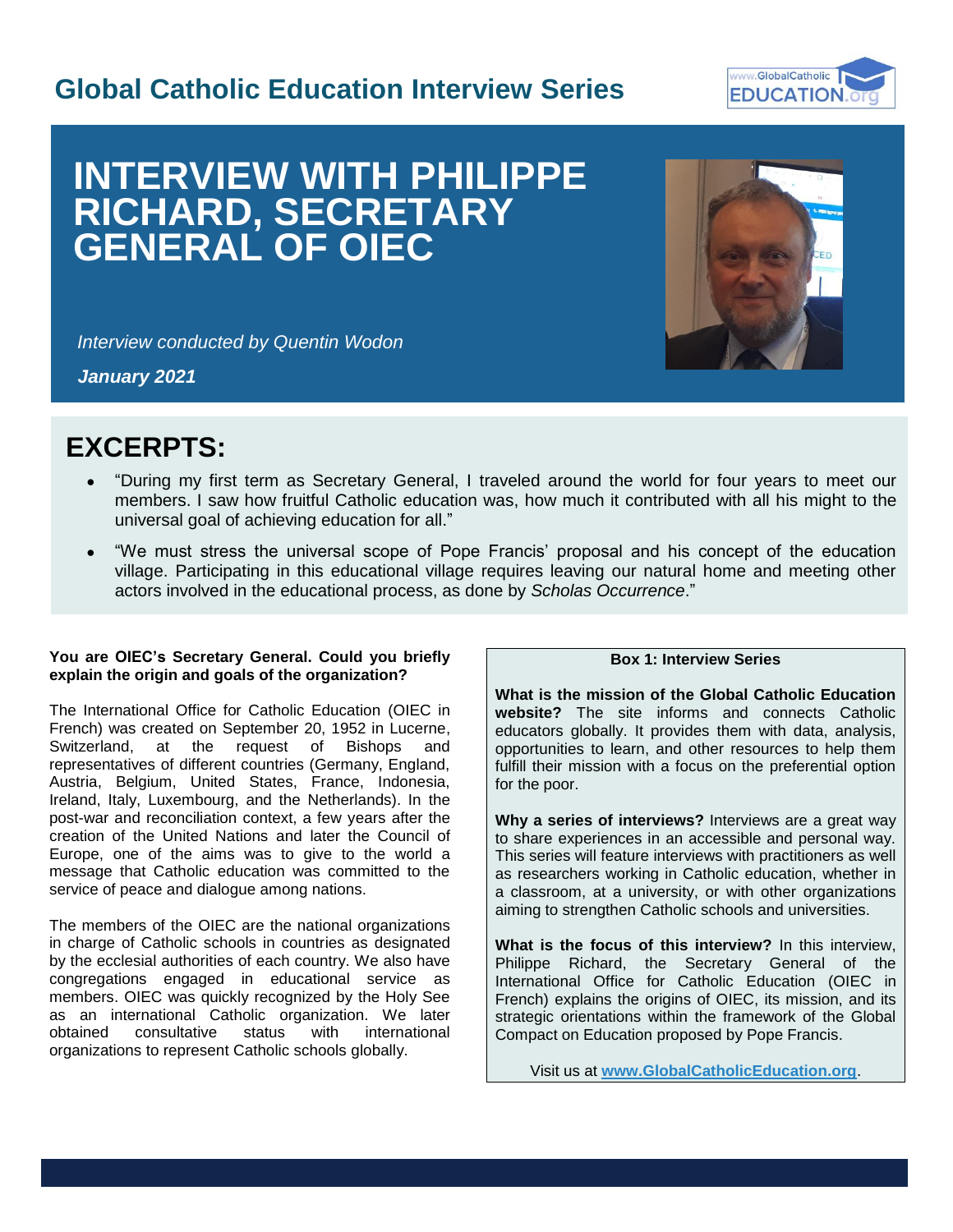ė

OIEC's objectives are multiple according to its statutes. The aims are to promote research on the contribution of Catholic schools in the educational field and how the schools can adapt to the needs, realities and aspirations of their environment; to serve through the development of communication channels as a network for exchanges between its members for their mutual information and the information of other educators; to create and develop links of mutual aid and active solidarity between members; to collaborate with the organizations of the universal Church, including the Episcopal Conferences and other international Catholic educational organizations; to participate in the mission of the Church by promoting an educational project of Catholic inspiration; and to promote the creation, with schools and other educational institutions of "educational communities" in which all partners work in a united and responsible manner for educational and cultural progress and for the development of an evangelical spirit, with special attention to the most underprivileged and welcoming, with respect for freedom of conscience, all those who trust the school.

#### **What are the main activities of the OIEC today?**

Almost 70 years after its creation, OIEC remains true to the inspiration of its founders, and the goals they set for the organization. OIEC remains in close contact with the Congregation for Catholic Education (Vatican) with which it maintains regular relationships. OIEC today represents more than 120 members (national organizations, congregations, and collaborating members) from all five continents. The network represents more than 225,000 pre-primary, primary and secondary schools and nearly 62 million students. OIEC's income comes from contributions by its members and its budget remains low. We also have a team of volunteers of a dozen people who ensure the representation of Catholic schools globally with among others UNESCO (Paris), the UN (Geneva and New York), and the Council of Europe ( Strasbourg). This has included in recent years an active participation in the World Education Forum organized by UNESCO in Incheon (South Korea) in 2015 as well as reports submitted on the situation of particular countries (Nicaragua, Albania, CAR, Sweden, etc.) under the Universal Periodic Review procedure (UN Human Rights Commission based in Geneva).

OIEC regularly organizes a World Congress in order to allow its members to meet, exchange, and deepen the meaning of the mission which has been entrusted to them by the Church. The last Congress was held in 2019 in New York. Between Congresses which take place every three or four years, OIEC participates in meetings organized by its various regional secretariats (CEEC for Europe, CIEC for America, OIEC-MENA for the Middle East, ARNECAO and OIEC-Central Africa for Africa). These regional meetings are a unique opportunity to get closer to the field, to get to know the members and the

work they carry out better, and above all to demonstrate, through the presence of OIEC, the universality of the Church. Indeed, Catholic education is an important aspect of the universality of the Church. OIEC also develops projects for its members such as the projects "I Can" "Planet OIEC". Finally, OIEC has strengthened the research component of its activity in recent years by publishing the first Global Catholic Education Report in 2020 and by joining the G.R.A.C.E. collaborative.



Visual: Children's Global Summit in Rome in November 2019 as part of the project « I Can ».

#### **What do you think of the Global Compact on Education proposed by Pope Francis and how could OIEC contribute to it?**

Since the arrival of Pope Francis, we have followed the intellectual and spiritual journey that led to the Global Compact on Education. We have therefore become familiar day after day with the thought that tirelessly guides Pope Francis to transform education into a means of humanizing the world, and also a question of love and responsibility in the spirit of the encyclicals *Laudato Si* and *Fratelli tutti*.

We are called by the Pope to shift our educational boundaries. The state of the world (poverties of all kinds, wars, racism, migration, political violence, climate change,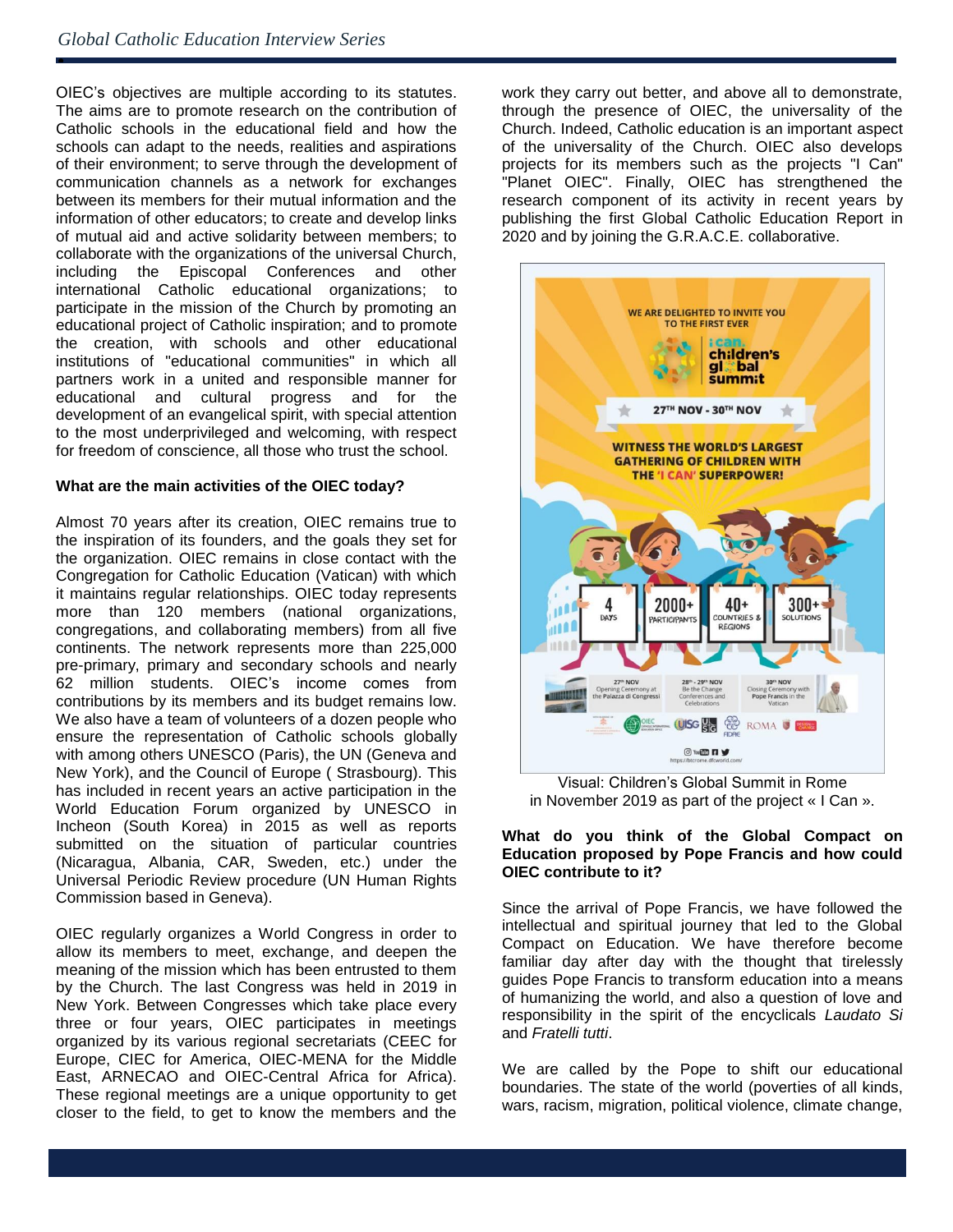etc.) becomes an object of universal education that goes beyond any particular educational project, whatever its value. It is therefore necessary to seek the best educational strategies that can help transform and above all for humanize the world. The goal is to commit to building a "civilization of love". We must stress the universal scope of Pope Francis' proposal and his concept of the education village. Participating in this educational village requires leaving our natural home and meeting other actors involved in the educational process, as done by *Scholas Occurrence*. The Compact encourages us to set out with courage, at the risk of having to give up a certain comfort in our situation, in favor of a new commitment. It demands new postures and new choices for Catholic schools around the world. Through the presentation of this Compact, the Church asks Catholic schools to change their understanding of what it means to educate, and to enter into a vision of the world that goes beyond the classroom. That is to say, to move from a conception of the school confined to the classroom to that of a school that invites to build the village of education, beyond the protective walls of the classroom.

In his speech of October 15, 2020, Pope Francis mentioned seven commitments, which represent as many avenues offered to all actors concerned with education, and therefore also to Catholic schools. These commitments aim to promote education with respect for the person and for the creation. Formally, the OIEC has decided to commit to this Global Compact on Education alongside Pope Francis.

#### **Your next World Congress will be in Marseille, France, in October 2022. What will be its themes?**

The Congress represents a unique and rare moment to live and experience the universal Church around the issue of education. In New York in June 2019, we were more than 500 delegates from 87 countries, including 23 bishops from five continents. Bishop Zani, the Secretary of the Congregation for Catholic Education, represented the Holy Father. During this Congress, the delegates adopted nine commitments to be implemented after the Congress, stemming from the reflections of the Church and from a policy document published by the Congregation for Catholic Education.

The next Congress will take place in Marseille, France, in November 2022 [\(www.congresdeloiec2022.com\)](http://www.congresdeloiec2022.com/). The theme will be "building the education village together". Marseille is a city that symbolizes the ideas set out in the framework of the Global Compact on Education. It is a cosmopolitan city turned towards the Mediterranean, the Middle East, and Africa. One can experience a culture of dialogue, migration, poverty, access to education for those in the peripheries, and the hope of an education village. Many Catholic schools in Marseille are already experiencing this closely on the ground and are strongly committed to the vision proposed by Pope Francis. We will thus be able to benefit from their valuable educational expertise. In addition, this Congress will be prepared by all members of OIEC located around the Mediterranean. It will be a strong symbol of the education village that we want to promote through this Congress.



Picture: Participants listen to the Pope's message at the closing plenary session at the United Nations of the OIEC World Congress in New York in June 2019.

#### **What are your hopes for Catholic education in the two years you have left as Secretary General of the OIEC?**

Catholic education was born a long time ago, and for centuries it has continued its mission. It has always been supported by extraordinary people who were prophets of their time: José de Calasanz, Jean-Baptiste de la Salle, Anne-Marie Javouhey, Louise de Marillac, Don Bosco, Marcellin Champagnat, and so many others that we cannot mention here. Today, the Global Compact on Education highlights the commitment of these prophets of Catholic education, emphasizing the characteristics of our contemporary world and the educational emergencies arising from this world. The Compact is a gift given to us to continue the work accomplished, with an even greater proximity to the excluded and the poor of this world.

During my first term as Secretary General, I traveled around the world for four years to meet our members. I saw how fruitful Catholic education was, how much it contributed with all his might to the universal goal of achieving education for all, and how it served as a prophet, how engaged educational communities were, sometimes in conditions of extreme poverty. I remember a few visits that particularly moved me, including to schools for children with disabilities in the suburbs of Ouagadougou, or for young people from the streets in Medellin, as well as wonderful national meetings among others in Albania, Canada, Colombia, India, Kenya, Lebanon, Mexico, Nigeria, New Zealand, the Philippines, South Africa, Spain, and Thailand. The Holy Spirit was blowing in those meetings and our bodies and souls felt it. To be part of this history and this commitment was an honor. It is a great joy to highlight this work and this